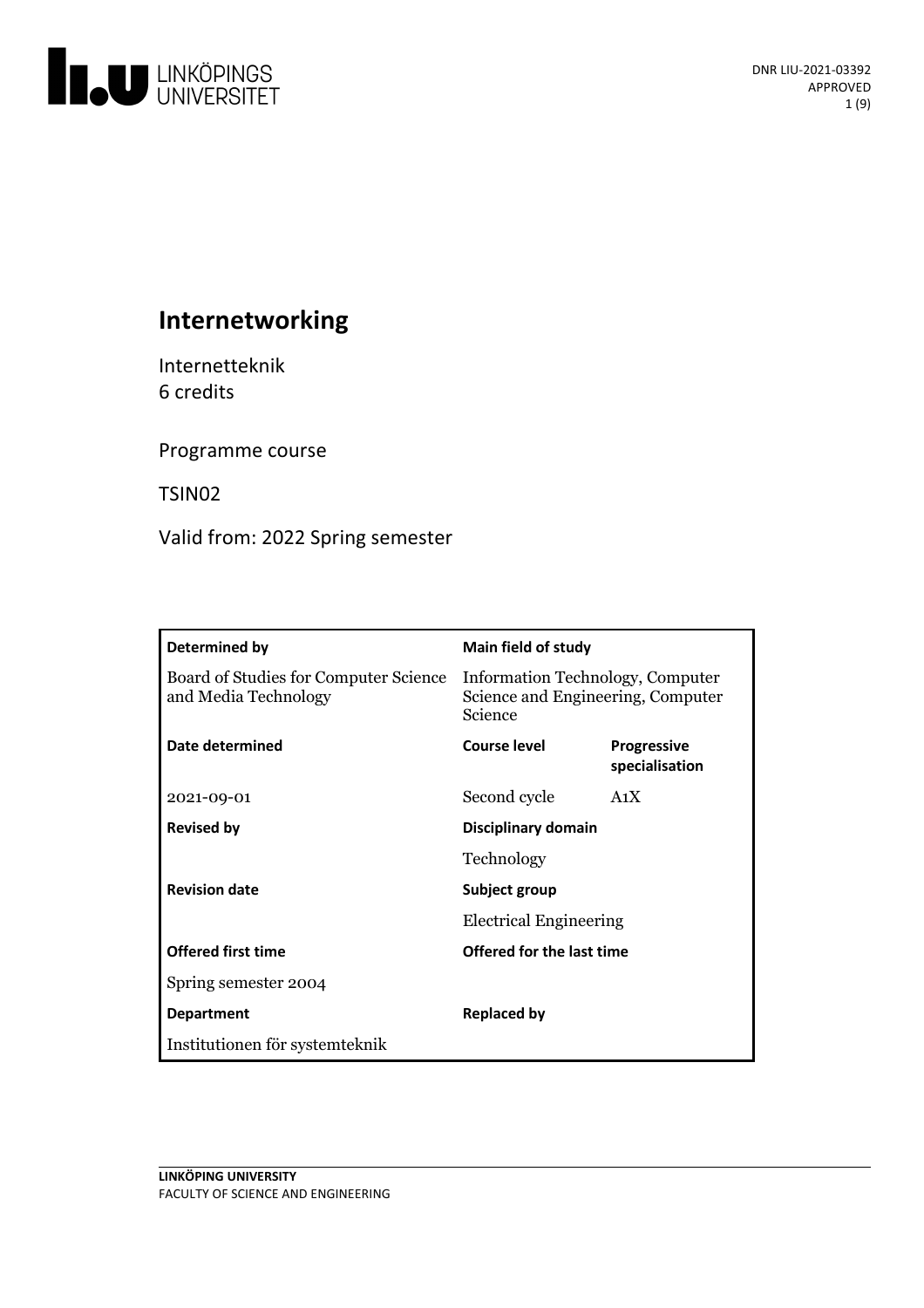# Course offered for

- Master of Science in Computer Science and Engineering
- Master of Science in Information Technology
- Master of Science in Computer Science and Software Engineering
- Master of Science in Applied Physics and Electrical Engineering
- Master of Science in Applied Physics and Electrical Engineering International
- Master's Programme in Computer Science
- Master's Programme in Communication Systems
- Master's Programme in Materials Physics for Nano and Quantum Technology

## Prerequisites

Basic knowledge in computer science

## Intended learning outcomes

The aim of the course is to give knowledge about internetworking technologies, focusing on the Internet. After completing the course, the student is expected to be able to:

- Explain how an internet works, which different components are included
- Give an account of how Internet works on protocol level, what protocols are
- used, and what functionality these protocols contribute with.<br>• Explain how optical fibers, optical components and optical transmitters, amplifiers and receivers work.<br>• Explain how optical fiber communication systems work
- 
- application in the core and access networks of Internet.<br>• Choose/design an appropriate protocol for a new application considering
- the requirements and usage of the application.<br>• Describe basic principles of source and channel coding for packet networks, special networks for clouds and Internet-of-things.

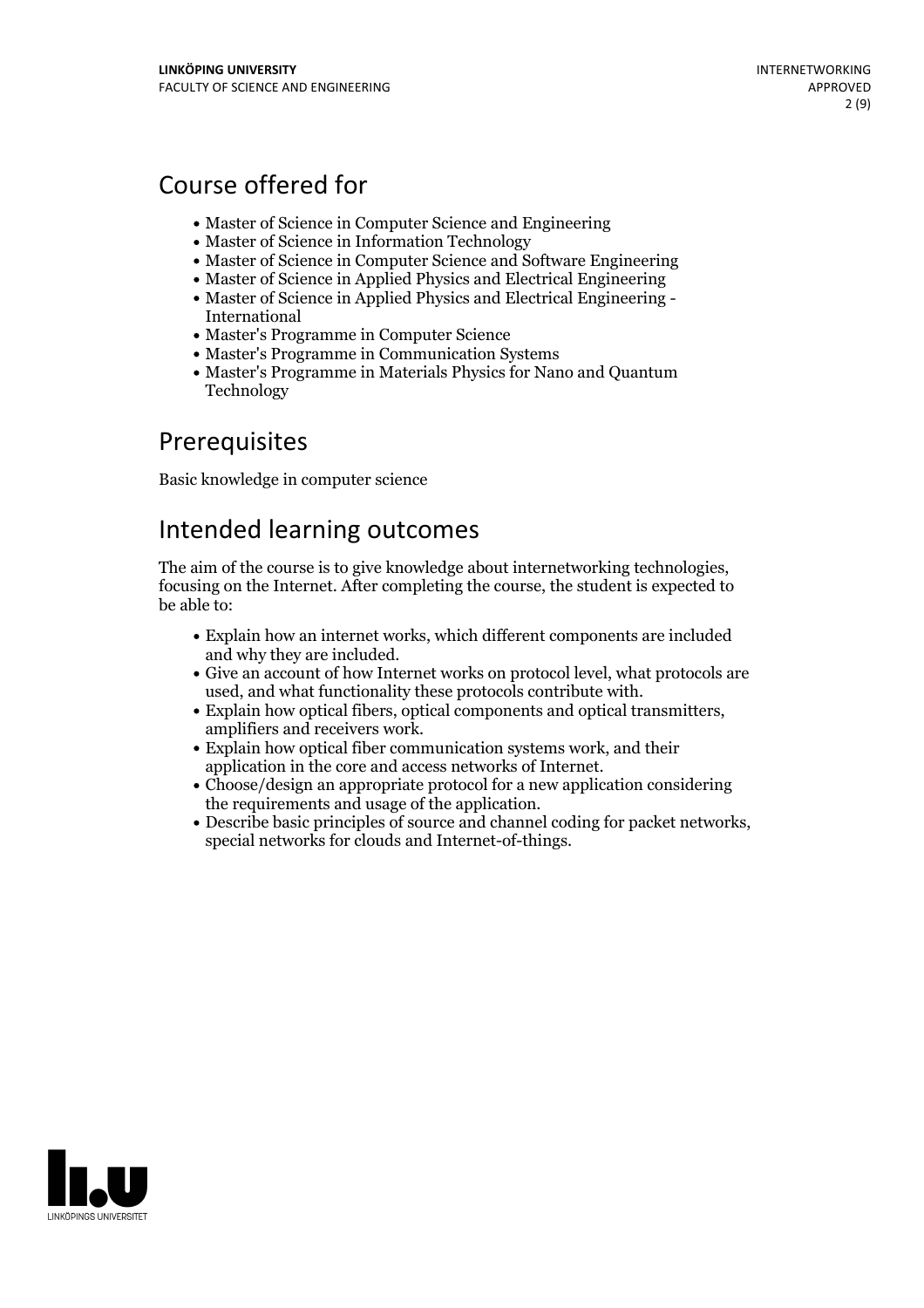## Course content

Introduction, Packet switching vs Circuit Switching, the TCP/IP model, the network layer (IPv4 IPv6, routers, switches, DHCP, mobility in LTE, virtual circuits, routing), the transport layer (UDP, TCP), optical fibers, optical transmitters and receivers, passive and active components, wavelength and spatial division multiplexing, lightwave systems, sensor networks, clouds (Clos networks), DNS, multicasting, peer-2-peer, Skype NAT traversal, source and channel coding for packet networks (error concealment, interleaving, multiple description coding, layered coding, Shannon bounds).

# Teaching and working methods

The course consists of lectures, problem-solving classes and home assignments.

## Examination

| TEN <sub>1</sub> | Written examination. | 4.5 credits | U, 3, 4, 5 |
|------------------|----------------------|-------------|------------|
| UPG <sub>1</sub> | Hand-in assignments  | 1.5 credits | U.G        |

## Grades

Four-grade scale, LiU, U, 3, 4, 5

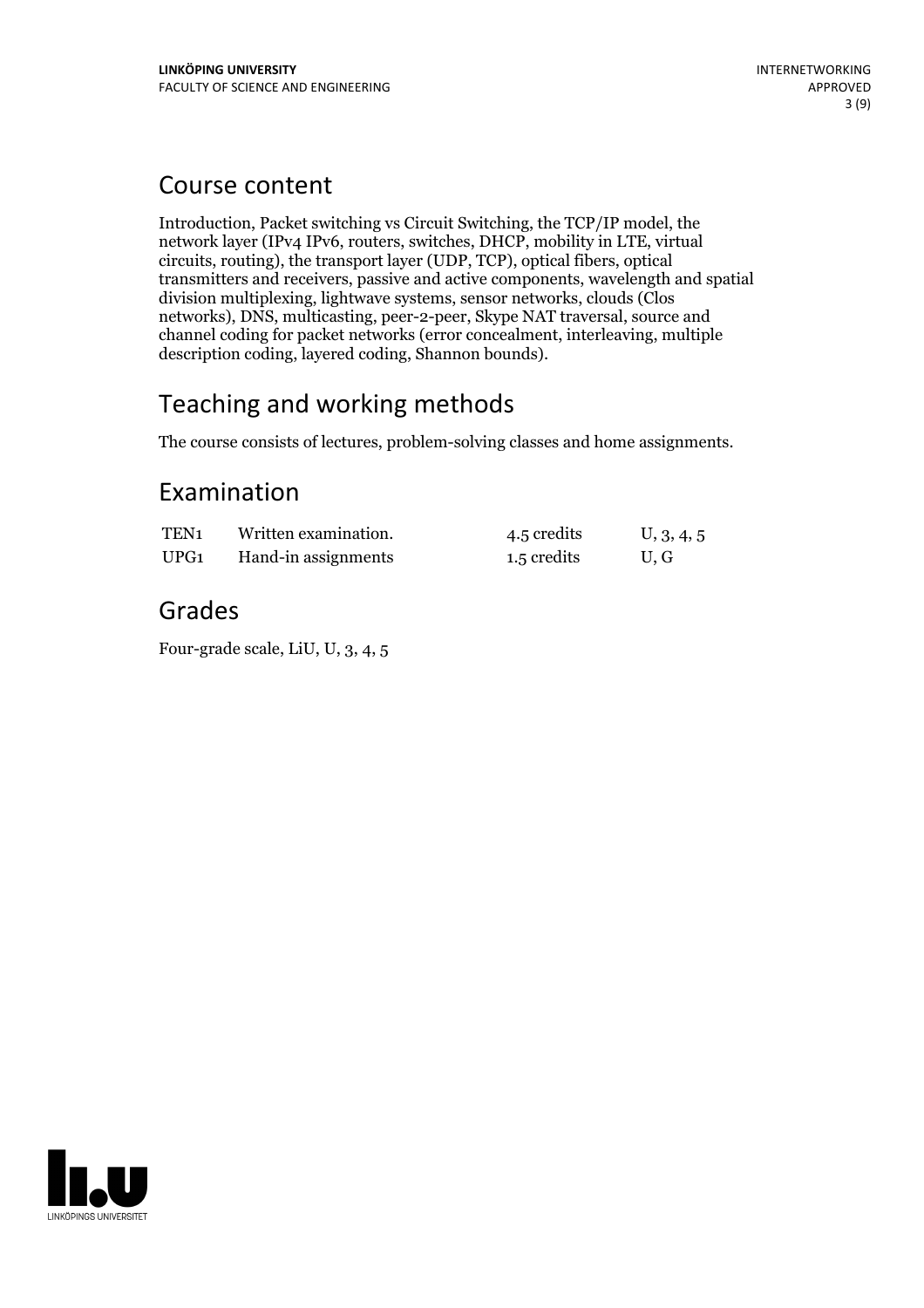# Other information

### **About teaching and examination language**

The teaching language is presented in the Overview tab for each course. The examination language relates to the teaching language as follows:

- If teaching language is "Swedish", the course as a whole could be given in Swedish, or partly in English. Examination language is Swedish, but parts
- of the examination can be in English. If teaching language is "English", the course as <sup>a</sup> whole is taught in English. Examination language is English. If teaching language is "Swedish/English", the course as <sup>a</sup> whole will be
- taught in English if students without prior knowledge of the Swedish language participate. Examination language is Swedish or English depending on teaching language.

#### **Other**

The course is conducted in a manner where both men's and women's experience and knowledge are made visible and developed.

The planning and implementation of a course should correspond to the course syllabus. The course evaluation should therefore be conducted with the course syllabus as a starting point.

If special circumstances prevail, the vice-chancellor may in a special decision specify the preconditions for temporary deviations from this course syllabus, and delegate the right to take such decisions.

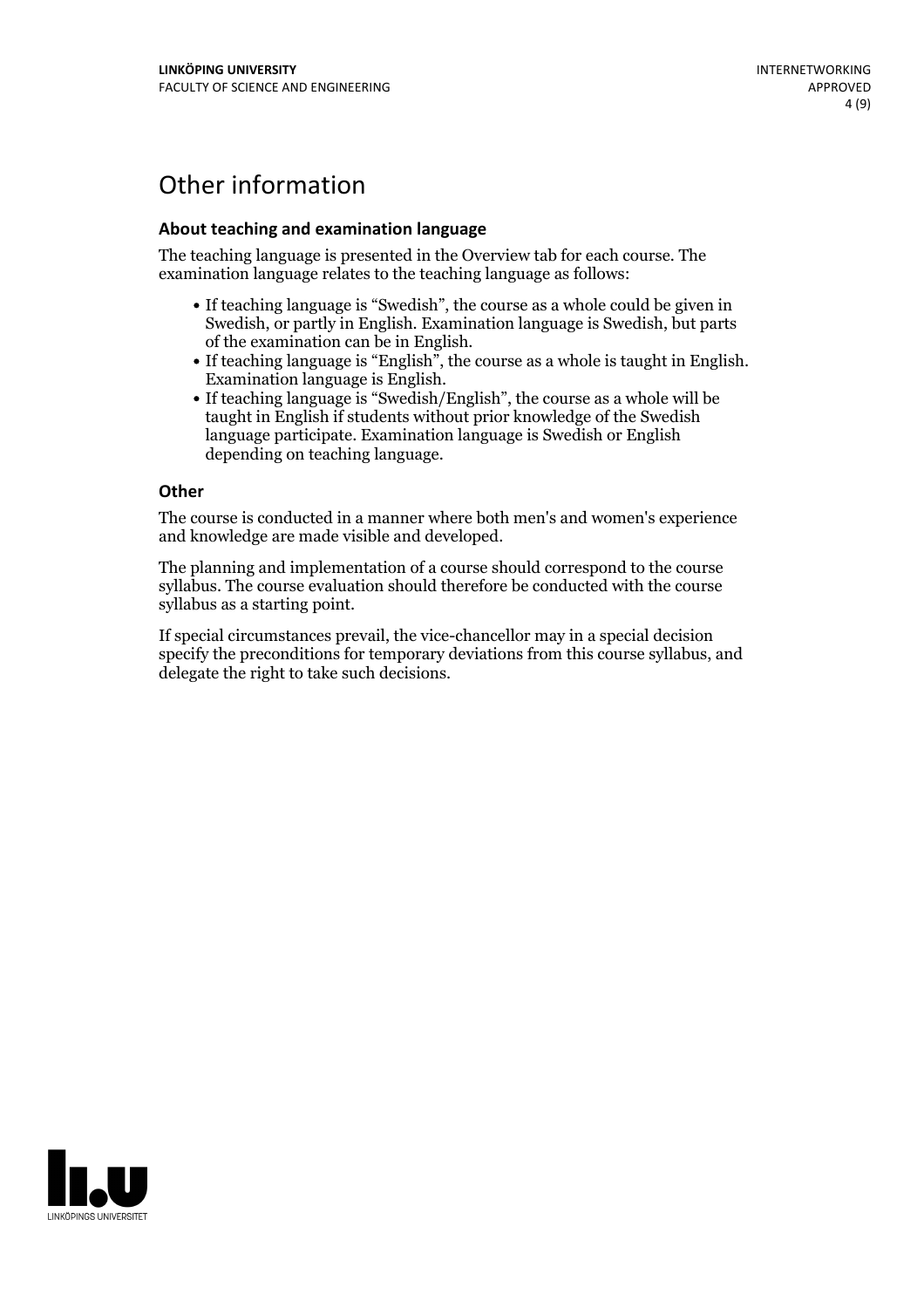## **Common rules**

## Course syllabus

A syllabus must be established for each course. The syllabus specifies the aim and contents of the course, and the prior knowledge that a student must have in order to be able to benefit from the course.

## Timetabling

Courses are timetabled after a decision has been made for this course concerning its assignment to a timetable module.

## Interruption in and deregistration from a course

The LiU decision, Guidelines concerning confirmation of participation in education (Dnr LiU-2020-02256), states that interruptions in study are to be recorded in Ladok. Thus, all students who do not participate in a course for which they have registered must record the interruption, such that the registration on the course can be removed. Deregistration from or interrupting a course is carried out using <sup>a</sup> web-based form: https://www.lith.liu.se/for- [studenter/kurskomplettering?l=en.](https://www.lith.liu.se/for-studenter/kurskomplettering?l=en)

## Cancelled courses and changes to the course syllabus

Courses with few participants (fewer than 10) may be cancelled or organised in a manner that differs from that stated in the course syllabus. The Dean is to deliberate and decide whether a course is to be cancelled or changed from the course syllabus.

## Guidelines relating to examinations and examiners

For details, see Guidelines for education and examination for first-cycle and second-cycle education at Linköping University, Dnr LiU-2020-04501 [\(http://styrdokument.liu.se/Regelsamling/VisaBeslut/917592\)](http://styrdokument.liu.se/Regelsamling/VisaBeslut/917592).

An examiner must be employed as a teacher at LiU according to the LiU Regulations for Appointments, Dnr LiU-2021-01204 [\(https://styrdokument.liu.se/Regelsamling/VisaBeslut/622784](https://styrdokument.liu.se/Regelsamling/VisaBeslut/622784)). For courses in second-cycle, the following teachers can be appointed as examiner: Professor (including Adjunct and Visiting Professor), Associate Professor (including Adjunct), Senior Lecturer (including Adjunct and Visiting Senior Lecturer), Research Fellow, or Postdoc. For courses in first-cycle, Assistant Lecturer (including Adjunct and Visiting Assistant Lecturer) can also be appointed as examiner in addition to those listed for second-cycle courses. In exceptional cases, a Part-time Lecturer can also be appointed as an examiner at both first- and second cycle, see Delegation of authority for the Board of Faculty of Science and Engineering.

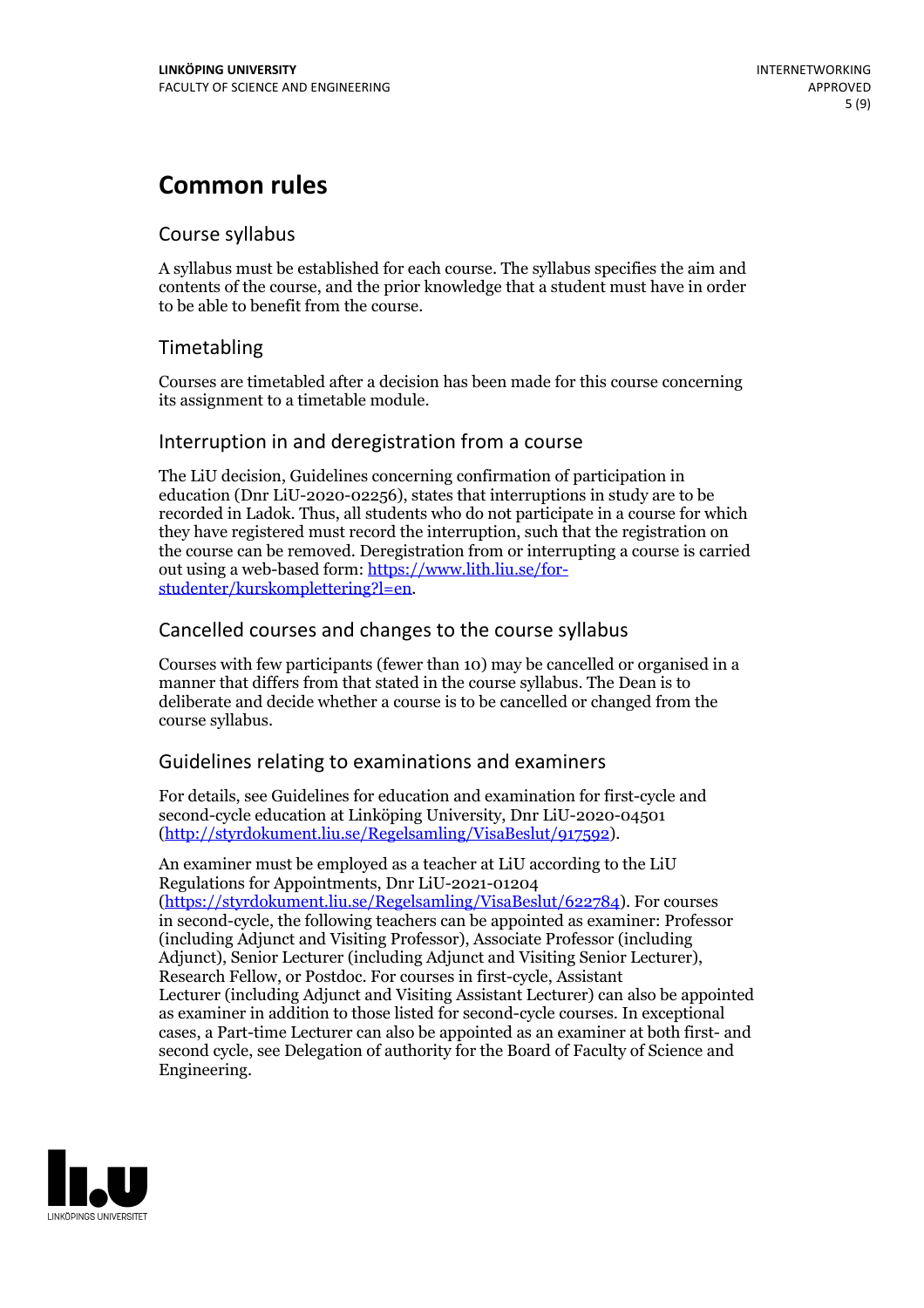## Forms of examination

### **Principles for examination**

Written and oral examinations and digital and computer-based examinations are held at least three times a year: once immediately after the end of the course, once in August, and once (usually) in one of the re-examination periods. Examinations held at other times are to follow a decision of the faculty programme board.

Principles for examination scheduling for courses that follow the study periods:

- courses given in VT1 are examined for the first time in March, with re-examination in June and August
- courses given in VT2 are examined for the first time in May, with re-examination in August and October
- courses given in HT1 are examined for the first time in October, with re-examination in January and August
- courses given in HT2 are examined for the first time in January, with re-examination in March and in August.

The examination schedule is based on the structure of timetable modules, but there may be deviations from this, mainly in the case of courses that are studied and examined for several programmes and in lower grades (i.e. 1 and 2).

Examinations for courses that the faculty programme board has decided are to be held in alternate years are held three times during the school year in which the course is given according to the principles stated above.

Examinations for courses that are cancelled orrescheduled such that they are not given in one or several years are held three times during the year that immediately follows the course, with examination scheduling that corresponds to the scheduling that was in force before the course was cancelled or rescheduled.

When a course, or a written examination (TEN, DIT, DAT), is given for the last time, the regular examination and two re-examinations will be offered. Thereafter, examinations are phased out by offering three examinations during the following academic year at the same times as the examinations in any substitute course. If there is no substitute course, three examinations will be offered during re- examination periods during the following academic year. Other examination times are decided by the faculty programme board. In all cases above, the examination is also offered one more time during the academic year after the following, unless the faculty programme board decides otherwise. In total, 6 re-examinations are offered, of which 2 are regular re-examinations. In the examination registration system, the examinations given for the penultimate time and the last time are denoted.

If a course is given during several periods of the year (for programmes, or on different occasions for different programmes) the faculty programme board or boards determine together the scheduling and frequency of re-examination occasions.

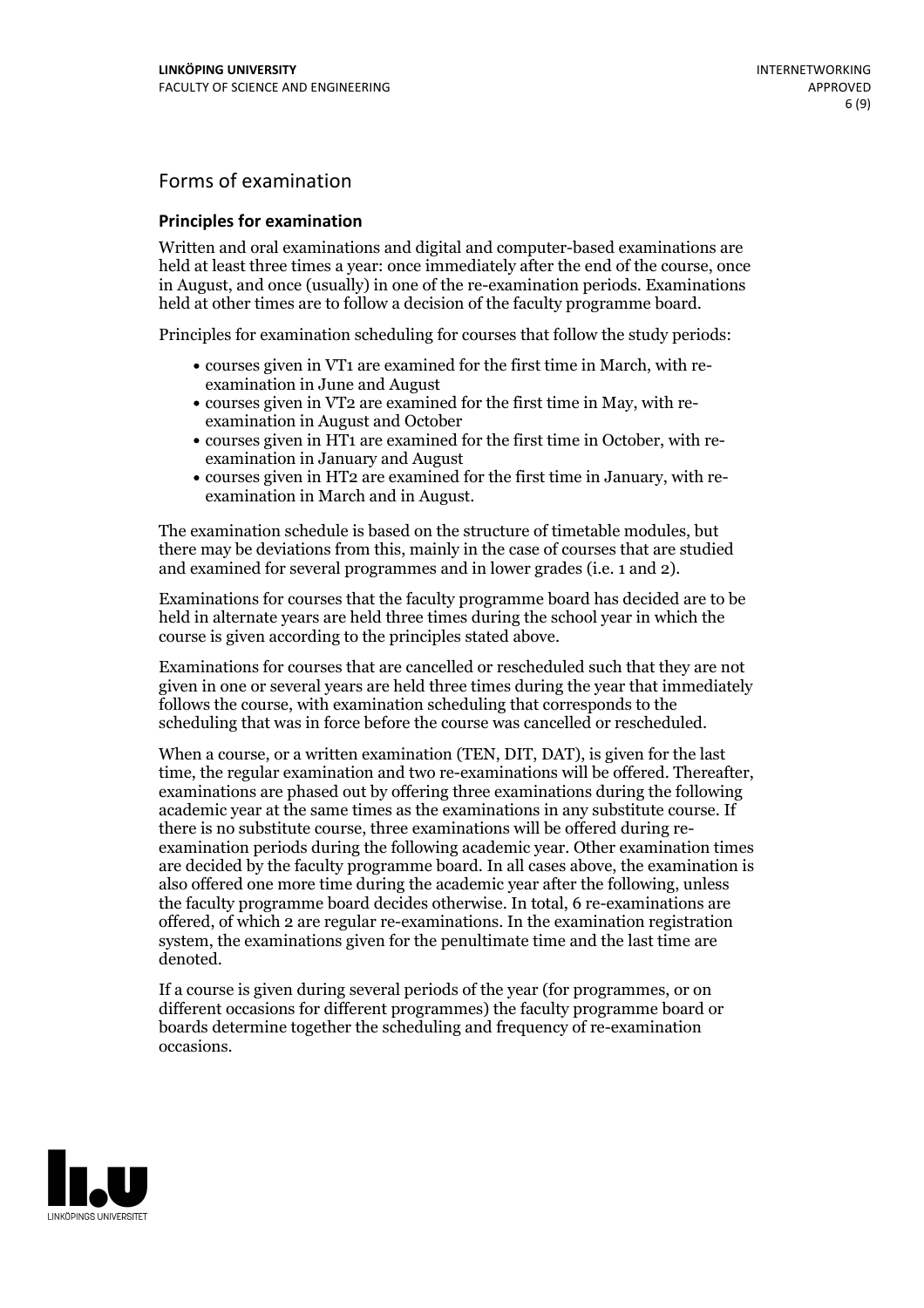### **Retakes of other forms of examination**

Regulations concerning retakes of other forms of examination than written examinations and digital and computer-based examinations are given in the LiU guidelines for examinations and examiners, [http://styrdokument.liu.se/Regelsamling/VisaBeslut/917592.](http://styrdokument.liu.se/Regelsamling/VisaBeslut/917592)

### **Course closure**

For Decision on Routines for Administration of the Discontinuation of Educational Programs, Freestanding Courses and Courses in Programs, see DNR LiU-2021-04782. After a decision on closure and after the end of the discontinuation period, the students are referred to a replacement course (or similar) according to information in the course syllabus or programme syllabus. If a student has passed some part/parts of a closed program course but not all, and there is an at least partially replacing course, an assessment of crediting can be made. Any crediting of course components is made by the examiner.

#### **Registration for examination**

In order to take an written, digital or computer-based examination, registration in advance is mandatory, see decision in the university's rule book [https://styrdokument.liu.se/Regelsamling/VisaBeslut/622682.](https://styrdokument.liu.se/Regelsamling/VisaBeslut/622682) An unregistered student can thus not be offered a place. The registration is done at the Student Portal or in the LiU-app during the registration period. The registration period opens 30 days before the date of the examination and closes 10 days before the date of the examination. Candidates are informed of the location of the examination by email, four days in advance.

### **Code of conduct for students during examinations**

Details are given in a decision in the university's rule book: <http://styrdokument.liu.se/Regelsamling/VisaBeslut/622682>.

#### **Retakes for higher grade**

Students at the Institute of Technology at LiU have the right to retake written examinations and digital and computer-based examinations in an attempt to achieve a higher grade. This is valid for all examination components with code "TEN", "DIT" and "DAT". The same right may not be exercised for other examination components, unless otherwise specified in the course syllabus.

A retake is not possible on courses that are included in an issued degree diploma.

#### **Grades**

The grades that are preferably to be used are Fail (U), Pass (3), Pass not without distinction  $(4)$  and Pass with distinction  $(5)$ .

- Grades U, 3, 4, 5 are to be awarded for courses that have written or digital examinations.<br>• Grades Fail (U) and Pass (G) may be awarded for courses with a large
- degree of practical components such as laboratory work, project work and

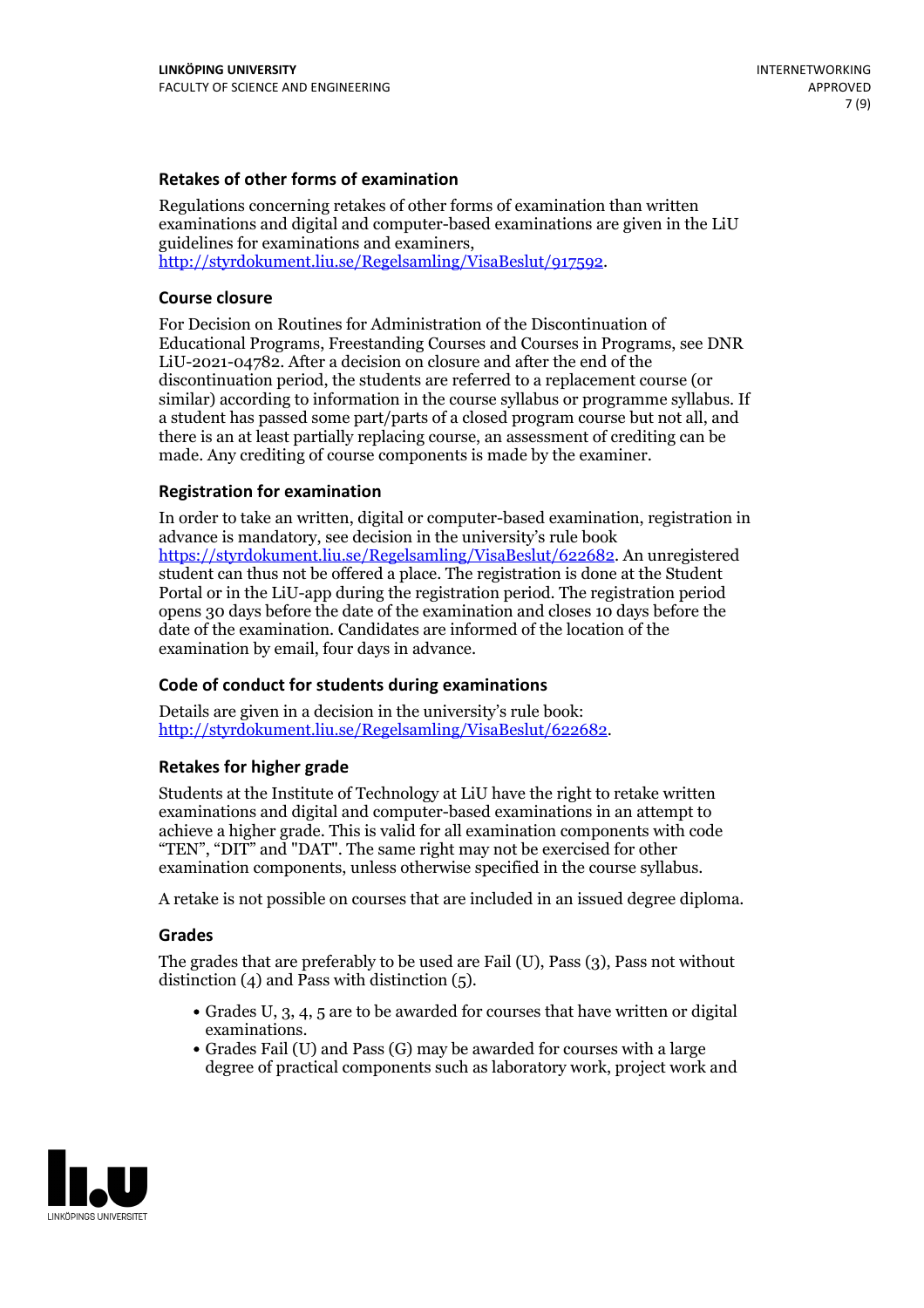group work.<br>• Grades Fail (U) and Pass (G) are to be used for degree projects and other independent work.

### **Examination components**

The following examination components and associated module codes are used at the Faculty of Science and Engineering:

- Grades U, 3, 4, 5 are to be awarded for written examinations (TEN) and
- digital examinations (DIT).<br>• Examination components for which the grades Fail (U) and Pass (G) may be awarded are laboratory work (LAB), project work (PRA), preparatory written examination (KTR), digital preparatory written examination (DIK), oral examination (MUN), computer-based examination (DAT), home
- assignment (HEM), and assignment (UPG).<br>• Students receive grades either Fail (U) or Pass (G) for other examination components in which the examination criteria are satisfied principally through active attendance such as tutorial group (BAS) or examination item
- (MOM).<br>• Grades Fail (U) and Pass (G) are to be used for the examination components Opposition (OPPO) and Attendance at thesis presentation (AUSK) (i.e. part of the degree project).

In general, the following applies:

- 
- Mandatory course components must be scored and given <sup>a</sup> module code. Examination components that are not scored, cannot be mandatory. Hence, it is voluntary to participate in these examinations, and the voluntariness must be clearly stated. Additionally, if there are any associated conditions to
- the examination component, these must be clearly stated as well.<br>• For courses with more than one examination component with grades U,3,4,5, it shall be clearly stated how the final grade is weighted.

For mandatory components, the following applies (in accordance with the LiU Guidelines for education and examination for first-cycle and second-cycle education at Linköping University,<br>[http://styrdokument.liu.se/Regelsamling/VisaBeslut/917592\)](http://styrdokument.liu.se/Regelsamling/VisaBeslut/917592):

If special circumstances prevail, and if it is possible with consideration of the nature of the compulsory component, the examiner may decide to replace the compulsory component with another equivalent component.

For possibilities to alternative forms of examinations, the following applies (in accordance with the LiU Guidelines for education and examination for first-cycle [http://styrdokument.liu.se/Regelsamling/VisaBeslut/917592\)](http://styrdokument.liu.se/Regelsamling/VisaBeslut/917592):

If the LiU coordinator for students with disabilities has granted a student the right to an adapted examination for a written examination in an examination hall, the student has the right to it.